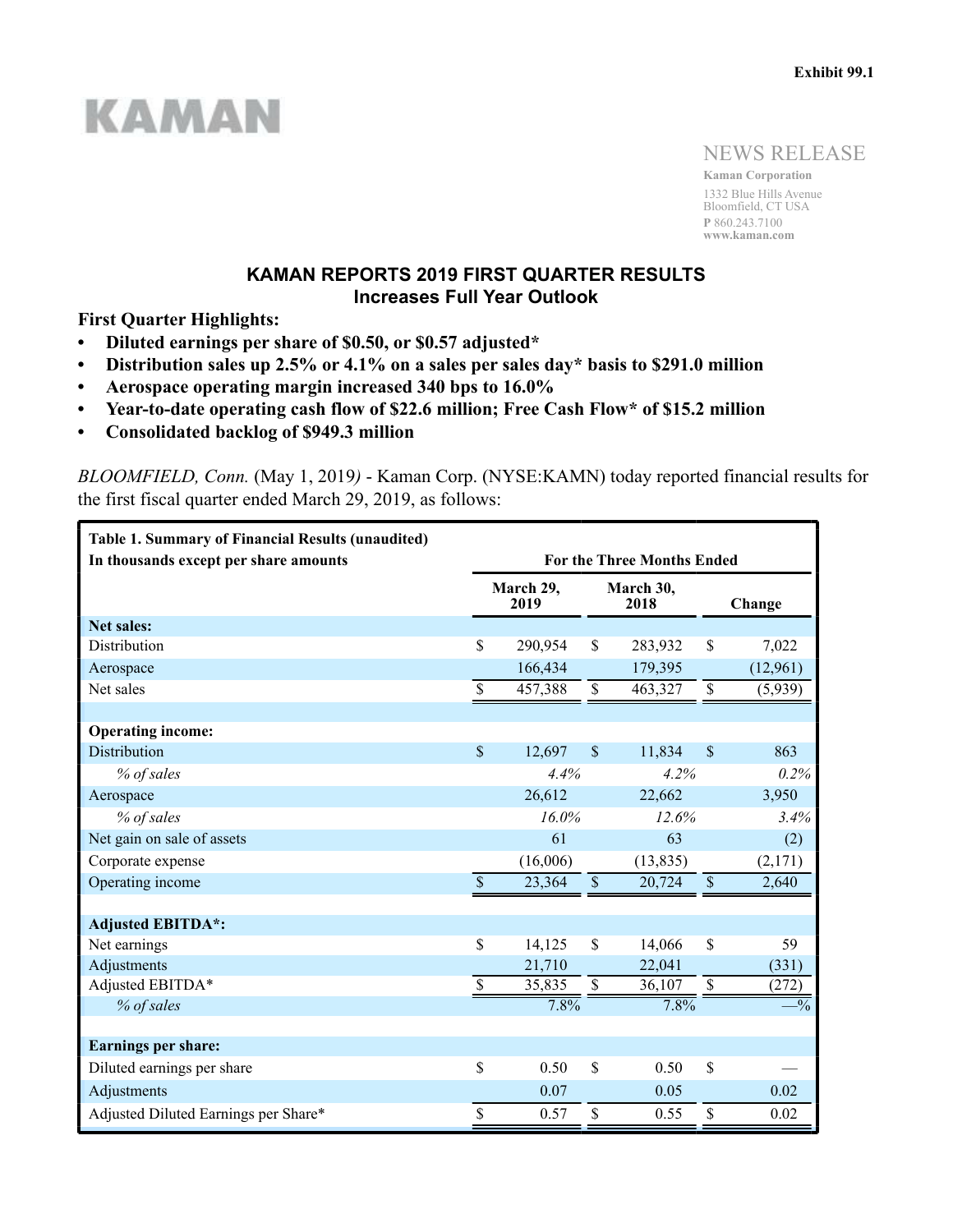Neal J. Keating, Chairman, President and Chief Executive Officer, commented, "We were pleased to start 2019 with very strong first quarter results. Diluted earnings per share for the quarter of \$0.50, or \$0.57 adjusted\*, resulted from sales and operating profit growth at Distribution and improved profitability at Aerospace.

At Distribution, sales increased 2.5%, or 4.1% on a sales-per-sales day\* basis to \$4.6 million, our 6th consecutive quarter of sales-per-sales day\* growth and our highest first quarter daily sales rate since 2015. Higher sales growth increased our ability to leverage our fixed cost base and contributed to operating margin of 4.4%, an increase of 20 bps over the first quarter of 2018 and 30 bps over the fourth quarter of 2018. Highlighting Distribution performance was top line growth across all three product platforms and year-over-year growth in a number of our end markets, including paper manufacturing, merchant wholesalers durable goods, primary metal manufacturing, and food processing. In addition, during the quarter we increased our backlog 5%. Overall this is a strong start to the year and provides us confidence in our 2019 outlook.

Aerospace's operating profit increased 17.4% to \$26.6 million. We ended the quarter with operating margins of 16.0%, or 16.1% adjusted\*, a 340 bps increase over the 12.6% operating margin in the first quarter of 2018. The increase in operating margin resulted from the mix of sales in the period and improved performance resulting from our prior period restructuring actions. Lower sales in the quarter primarily resulted from a shift in the delivery of the tenth new build K-MAX**®** aircraft into the second quarter, the sale of our tooling and engineering services businesses, and a \$2.5 million foreign currency headwind. Also during the quarter, we announced a number of investments at Aerospace and continue to make progress in those areas where we see a significant opportunity for growth. One area in particular is the development of our next generation K-MAX**®** unmanned aircraft system for use in commercial and military applications.

Through the balance of the year, we expect continued growth from Distribution with increased profitability as we continue to benefit from improved fixed cost leverage. Aerospace operating profit performance is expected to remain strong due to the sales and profit mix of our specialty bearings and JPF products and the continued realization of the benefit from our restructuring actions. In addition, increased order activity for our bearings products and our recently announced JPF DCS award give us the confidence to increase our Aerospace outlook for the remainder of the year."

Chief Financial Officer, Robert D. Starr, commented, "We generated operating cash flows of \$22.6 million, and Free Cash Flows\* of \$15.2 million during the first quarter, further reducing our debt levels while ending the quarter with a debt to capitalization ratio of 30.7%, a 100 bps reduction from the fourth quarter of 2018 and leverage at approximately 1.9x. We are well positioned to meet our full year cash flow forecast and our strong balance sheet allows us to continue to make investments in key projects that support the long term growth of the business while seeking strategic acquisition targets that continue to broaden our engineered product offerings.

Our outlook for 2019 has improved. For Distribution, we are maintaining our prior outlook as the strong start to the year provides us confidence in achieving our full year expectations. At Aerospace, performance for the year is ahead of our prior expectations and, based on the progress we have made to date, we are increasing our outlook for sales and operating profit for the remainder of the year. We now expect sales in the range of \$730.0 million to \$760.0 million and operating margin in the range of 16.7% to 17.2%, a 20 basis point increase over our prior expectations.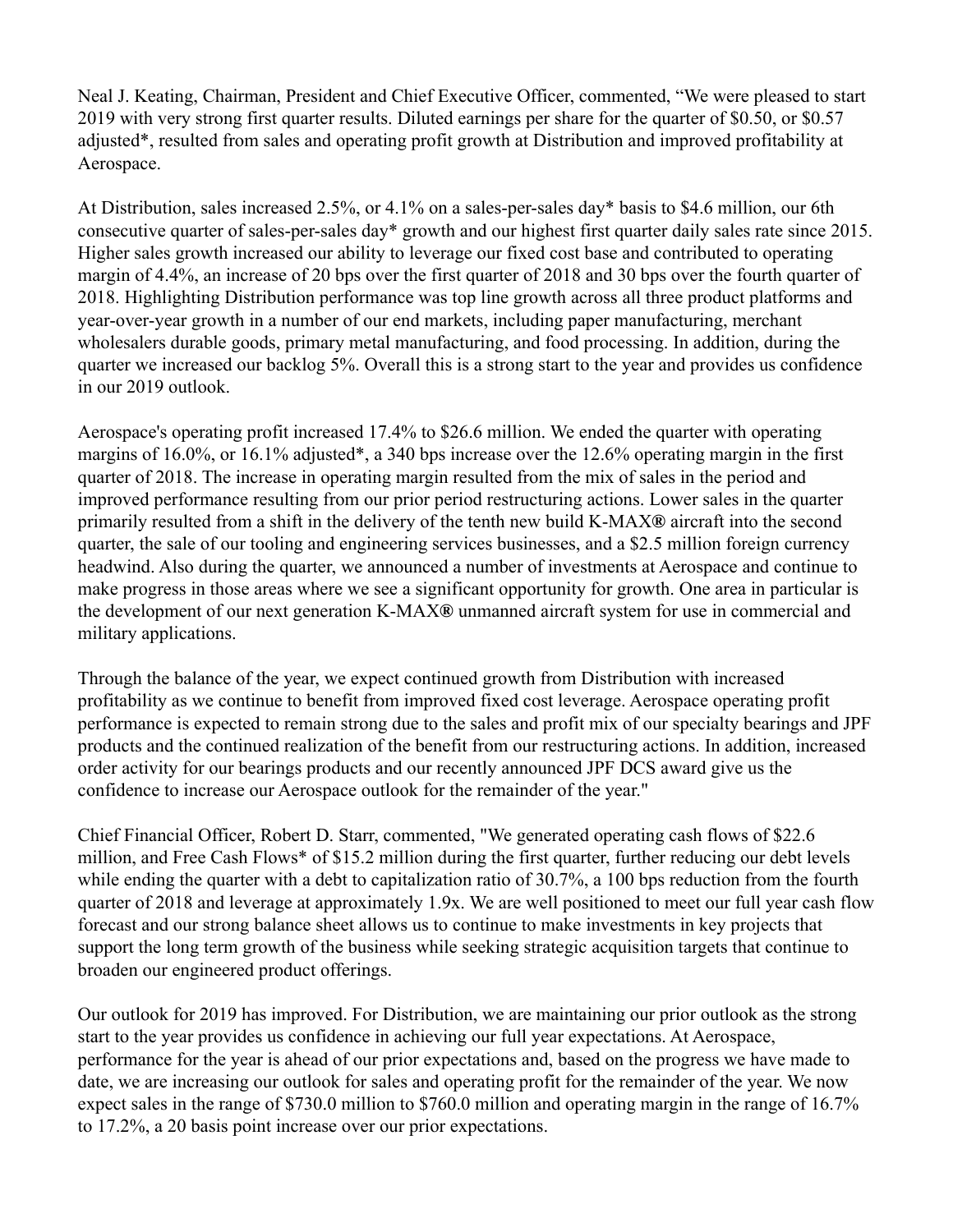Additionally, we are lowering the full year expectation for net periodic pension benefit from \$1.5 million to \$0.4 million to reflect the finalization of our pension assumptions for 2019.

Finally, our first quarter earnings were ahead of expectations and we note that approximately 50% of this was due to a shift in earnings previously expected in the second quarter, with the remainder representing incremental earnings for the year. We continue to expect nearly 40% of our full year earnings in the fourth quarter. As previously discussed, the back half weighting of our earnings is largely dependent on the timing of sales and profit for our specialty bearings products and JPF DCS units."

# **2019 Outlook**

Our revised 2019 outlook is as follows:

- Distribution:
	- $\circ$ Sales of \$1.19 billion to \$1.22 billion
	- Operating margins of 5.0% to 5.3%
	- $\circ$ Depreciation and amortization expense of approximately \$16.0 million
- Aerospace:
	- Sales of \$730.0 million to \$760.0 million  $\circ$
	- Operating margins of  $16.7\%$  to  $17.2\%$
	- Depreciation and amortization expense of approximately \$21.0 million
- Interest expense of approximately \$20.0 million
- Corporate expenses of approximately \$58.0 million to \$59.0 million
- Net periodic pension benefit of approximately \$0.4 million
- Estimated annualized tax rate of approximately 24.0%
- Consolidated depreciation and amortization expense of approximately \$41 million
- Capital expenditures of approximately \$35.0 million
- Cash flows from operations in the range of \$105.0 million to \$125.0 million; Free Cash Flow\* in the range of \$70.0 million to \$90.0 million
- Weighted average diluted shares outstanding of 28.1 million

# **Please see the MD&A section of the Company's Form 10-Q filed with the Securities and Exchange Commission concurrently with the issuance of this release for greater detail on our results and various company programs.**

**A conference call has been scheduled for tomorrow, May 2, 2019, at 8:30 AM ET.** Listeners may access the call live by telephone at (844) 473-0975 and from outside the U.S. at (562) 350-0826 using the Conference ID: 8984206; or, via the Internet at www.kaman.com. A replay will also be available two hours after the call and can be accessed at (855) 859-2056 or (404) 537-3406 using the Conference ID: 8984206. In its discussion, management may reference certain non-GAAP financial measures related to company performance. A reconciliation of that information to the most directly comparable GAAP measures is provided in this release.

## **About Kaman Corporation**

Kaman Corporation, founded in 1945 by aviation pioneer Charles H. Kaman, and headquartered in Bloomfield, Connecticut conducts business in the aerospace and industrial distribution markets. The company produces and markets proprietary aircraft bearings and components; super precision, miniature ball bearings; complex metallic and composite aerostructures for commercial, military and general aviation fixed and rotary wing aircraft; safe and arming solutions for missile and bomb systems for the U.S. and allied militaries; subcontract helicopter work; restoration, modification and support of our SH-2G Super Seasprite maritime helicopters; manufacture and support of our K-MAX® manned and unmanned medium-to-heavy lift helicopters. The company is a leading distributor of industrial parts, and operates approximately 220 service facilities, including distribution centers, assembly, fabrication and repair facilities across the U.S. and Puerto Rico. Kaman offers more than six million items including electro-mechanical products, bearings, power transmission, motion control and electrical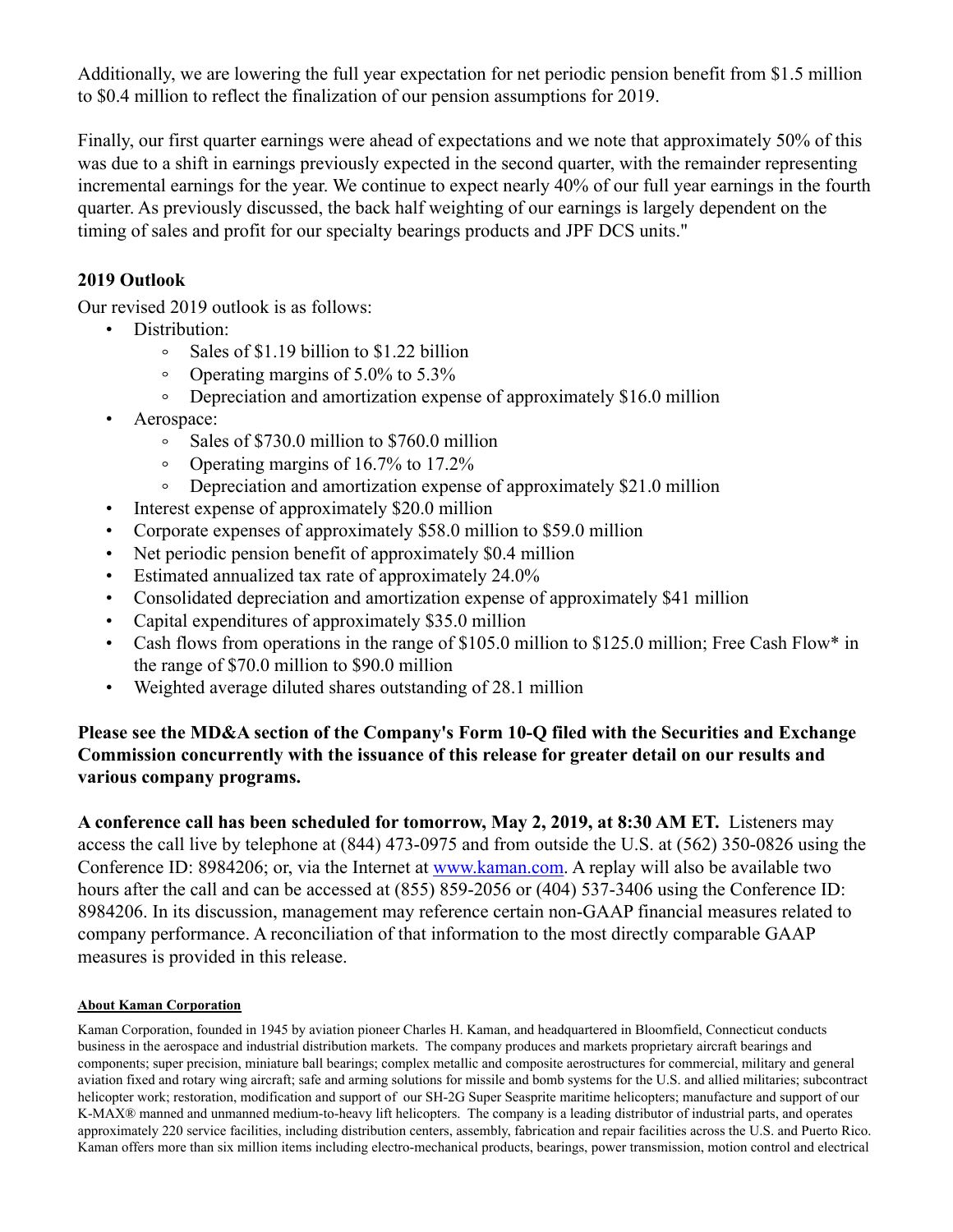and fluid power components, automation and MRO supplies to customers in virtually every industry. Additionally, Kaman provides engineering, design and support for automation, electrical, linear, hydraulic and pneumatic systems as well as belting and rubber fabrication, customized mechanical services, hose assemblies, repair, fluid analysis and motor management. More information is available at www.kaman.com.

#### **Table 2. Summary of Segment Information (in thousands) (unaudited)**

|                                   | <b>For the Three Months Ended</b> |                        |  |  |
|-----------------------------------|-----------------------------------|------------------------|--|--|
|                                   | March 29,<br>2019                 |                        |  |  |
| <b>Net sales:</b>                 |                                   |                        |  |  |
| Distribution                      | \$<br>290,954                     | S<br>283,932           |  |  |
| Aerospace                         | 166,434                           | 179,395                |  |  |
| Net sales                         | 457,388                           | 463,327<br>S           |  |  |
|                                   |                                   |                        |  |  |
| <b>Operating income:</b>          |                                   |                        |  |  |
| Distribution                      | \$<br>12,697                      | 11,834<br><sup>S</sup> |  |  |
| Aerospace                         | 26,612                            | 22,662                 |  |  |
| Net gain (loss) on sale of assets | 61                                | 63                     |  |  |
| Corporate expense                 | (16,006)                          | (13, 835)              |  |  |
| Operating income                  | 23,364                            | 20,724<br>\$.          |  |  |

#### **Table 3. Depreciation and Amortization by Segment (in thousands) (unaudited)**

|                                       | <b>For the Three Months Ended</b> |                   |  |                   |
|---------------------------------------|-----------------------------------|-------------------|--|-------------------|
|                                       |                                   | March 29,<br>2019 |  | March 30,<br>2018 |
| <b>Depreciation and Amortization:</b> |                                   |                   |  |                   |
| Distribution                          | S                                 | 3,892             |  | 3,506             |
| Aerospace                             |                                   | 5,318             |  | 6,310             |
| Corporate                             |                                   | 804               |  | 845               |
| <b>Consolidated Total</b>             |                                   | 10.014            |  | 10,661            |

## **Non-GAAP Measures Disclosure**

Management believes that the Non-GAAP (i.e. Financial measures that are noted computed in accordance with Generally Accepted Accounting Principles) financial measures identified by an asterisk (\*) used in this release or in other disclosures provide important perspectives into the Company's ongoing business performance. The Company does not intend for the information to be considered in isolation or as a substitute for the related GAAP measures. Other companies may define the measures differently. We define the Non-GAAP measures used in this release and other disclosures as follows:

**Organic Sales** - Organic Sales is defined as "Net Sales" less sales derived from acquisitions completed during the preceding twelve months. We believe that this measure provides management and investors with a more complete understanding of underlying operating results and trends of established, ongoing operations by excluding the effect of acquisitions, which can obscure underlying trends. We also believe that presenting Organic Sales separately for our segments provides management and investors with useful information about the trends impacting our segments and enables a more direct comparison to other businesses and companies in similar industries. Management recognizes that the term "Organic Sales" may be interpreted differently by other companies and under different circumstances. No other adjustments were made during the three-month fiscal periods ended March 29, 2019 and March 30, 2018. The following table illustrates the calculation of Organic Sales using the GAAP measure, "Net Sales".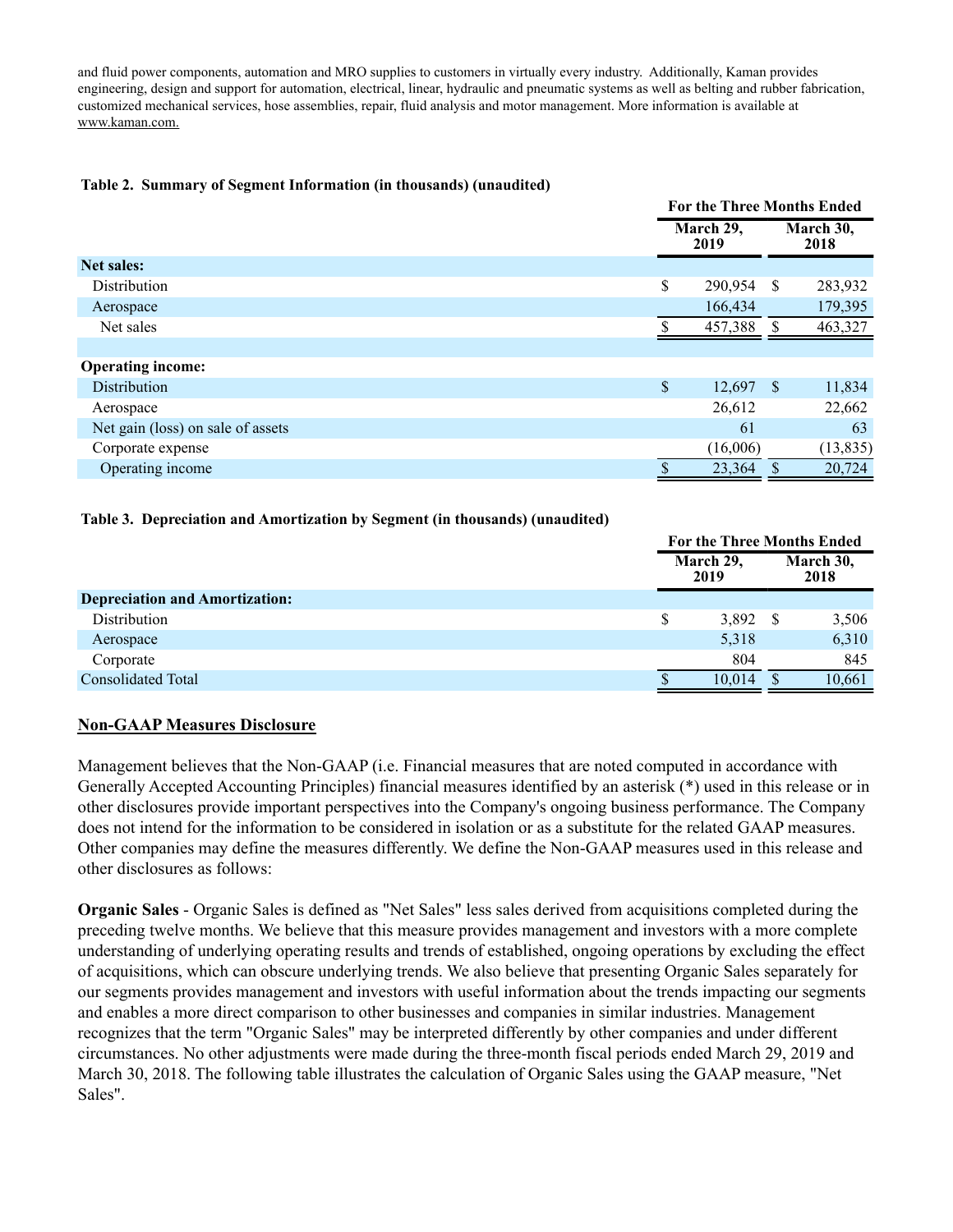#### **Table 4. Organic Sales (in thousands) (unaudited)**

|                          | <b>For the Three Months Ended</b> |         |              |                   |
|--------------------------|-----------------------------------|---------|--------------|-------------------|
|                          | March 29,<br>2019                 |         |              | March 30,<br>2018 |
| <b>Distribution</b>      |                                   |         |              |                   |
| Net sales                | \$                                | 290,954 | $\mathbb{S}$ | 283,932           |
| <b>Acquisition Sales</b> |                                   |         |              |                   |
| Organic Sales            | S                                 | 290,954 | \$           | 283,932           |
| Aerospace                |                                   |         |              |                   |
| Net sales                | \$                                | 166,434 | \$           | 179,395           |
| <b>Acquisition Sales</b> |                                   |         |              |                   |
| Organic Sales            |                                   | 166,434 | \$           | 179,395           |
| Consolidated             |                                   |         |              |                   |
| Net sales                | \$                                | 457,388 | \$           | 463,327           |
| <b>Acquisition Sales</b> |                                   |         |              |                   |
| Organic Sales            | ъ.                                | 457,388 | \$           | 463,327           |

**Organic Sales per Sales Day** - Organic Sales per Sales Day is defined as GAAP "Net sales of the Distribution segment" less sales derived from acquisitions completed during the preceding twelve months divided by the number of Sales Days in a given period. Sales days ("Sales Days") are the days that the Distribution segment's branch locations were open for business and exclude weekends and holidays. Management believes Organic Sales per Sales Day provides an important perspective on how net sales may be impacted by the number of days the segment is open for business and provides a basis for comparing periods in which the number of Sales Days differs.

The following table illustrates the calculation of Organic Sales per Sales Day using "Net sales: Distribution" from the "Segment and Geographic Information" footnote in the "Notes to Consolidated Financial Statements" included in the Company's Form 10-Q filed with the Securities and Exchange Commission on May 1, 2019.

# **Table 5. Distribution - Organic Sales Per Sales Day (in thousands, except**

| days) (unaudited)                          |             | <b>For the Three Months Ended</b> |         |                   |         |
|--------------------------------------------|-------------|-----------------------------------|---------|-------------------|---------|
|                                            |             | March 29,<br>2019                 |         | March 30,<br>2018 |         |
|                                            |             |                                   |         |                   |         |
| Current period                             |             |                                   |         |                   |         |
| Net sales                                  |             | \$                                | 290,954 | \$                | 283,932 |
| Sales days                                 |             |                                   | 63      |                   | 64      |
| Sales per Sales Day for the current period | a           |                                   | 4,618   | \$                | 4,436   |
|                                            |             |                                   |         |                   |         |
| Prior period                               |             |                                   |         |                   |         |
| Net sales from the prior year              |             | \$                                | 283,932 | $\sqrt{\ }$       | 271,618 |
| Sales days from the prior year             |             |                                   | 64      |                   | 64      |
| Sales per Sales day from the prior year    | $\mathbf b$ |                                   | 4,436   | $\mathbf{\$}$     | 4,244   |
|                                            |             |                                   |         |                   |         |
| % change                                   | $(a-b)=b$   |                                   | 4.1%    |                   | 4.5%    |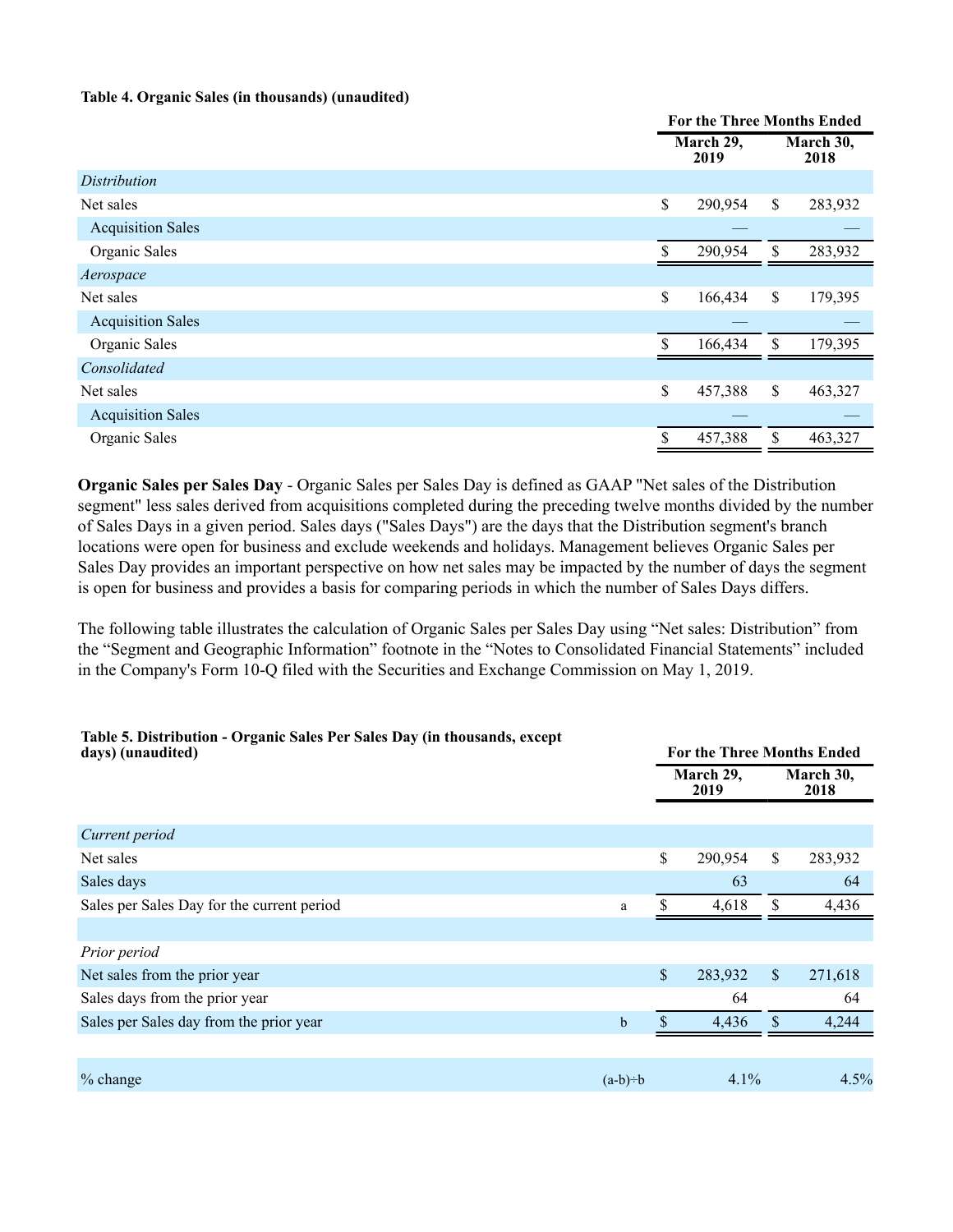#### **Table 6. Distribution - Sales Days**

|                                | <b>First</b><br><b>Ouarter</b> | <b>Second</b><br><b>Ouarter</b> | Third<br>Ouarter | Fourth<br><b>Ouarter</b> |
|--------------------------------|--------------------------------|---------------------------------|------------------|--------------------------|
| <b>Distribution Sales Days</b> |                                |                                 |                  |                          |
| 2019 Sales Days by quarter     | 63                             | 64                              | 63               | 63                       |
| 2018 Sales Days by quarter     | 64                             | 64                              | 63               | 62                       |
| 2017 Sales Days by quarter     | 64                             | 64                              | 62               | 62                       |

**Adjusted EBITDA** - Adjusted EBITDA is defined as net earnings before interest, taxes, other expense (income), net, depreciation and amortization and certain items that are not indicative of the operating performance of the Company's segments or corporate function for the period presented. Adjusted EBITDA differs from net earnings, as calculated in accordance with GAAP, in that it excludes interest expense, net, income tax expense, depreciation and amortization, other expense (income), net and certain items that are not indicative of the operating performance of the Company's segments or corporate function for the period presented. We have made numerous investments in our business, such as acquisitions and capital expenditures, including facility improvements, new machinery and equipment, improvements to our information technology infrastructure and new ERP systems, which we have adjusted for in Adjusted EBITDA. Adjusted EBITDA also does not give effect to cash used for debt service requirements and thus does not reflect funds available for distributions, reinvestments or other discretionary uses. Management believes Adjusted EBITDA provides an additional perspective on the operating results of the organization and its earnings capacity and helps improve the comparability of our results between periods because it provides a view of our operations that excludes items that management believes are not reflective of operating performance, such as items traditionally removed from net earnings in the calculation of EBITDA as well as Other expense (income), net and certain items that are not indicative of the operating performance of the Company's segments or corporate function for the period presented. Adjusted EBITDA is not presented as an alternative measure of operating performance, as determined in accordance with GAAP. No other adjustments were made during the three-month fiscal periods ended March 29, 2019 and March 30, 2018. The following table illustrates the calculation of Adjusted EBITDA using GAAP measures:

|                                                        |              | <b>For the Three Months Ended</b> |                    |         |  |                   |
|--------------------------------------------------------|--------------|-----------------------------------|--------------------|---------|--|-------------------|
|                                                        |              | March 29,<br>2019                 |                    |         |  | March 30,<br>2018 |
| <b>Adjusted EBITDA</b>                                 |              |                                   |                    |         |  |                   |
| <b>Consolidated Results</b>                            |              |                                   |                    |         |  |                   |
| <b>Sales</b>                                           | \$           | 457,388                           | $\mathcal{S}$      | 463,327 |  |                   |
|                                                        |              |                                   |                    |         |  |                   |
| Net earnings                                           | $\mathbb{S}$ | 14,125                            | $\mathbf{\hat{S}}$ | 14,066  |  |                   |
|                                                        |              |                                   |                    |         |  |                   |
| Interest expense, net                                  |              | 5,313                             |                    | 5,352   |  |                   |
| Income tax expense                                     |              | 4,116                             |                    | 4,677   |  |                   |
| Other income, net                                      |              | (91)                              |                    | (342)   |  |                   |
| Depreciation and amortization                          |              | 10,014                            |                    | 10,661  |  |                   |
| Other Adjustments:                                     |              |                                   |                    |         |  |                   |
| Restructuring and severance costs                      |              | 266                               |                    | 1,693   |  |                   |
| Costs associated with corporate development activities |              | 2,092                             |                    |         |  |                   |
| Adjustments                                            | \$           | 21,710                            | \$                 | 22,041  |  |                   |
|                                                        |              |                                   |                    |         |  |                   |
| Adjusted EBITDA                                        |              | 35,835                            | \$                 | 36,107  |  |                   |
| Adjusted EBITDA margin                                 |              | 7.8%                              |                    | 7.8%    |  |                   |

#### **Table 7. Adjusted EBITDA (in thousands) (unaudited)**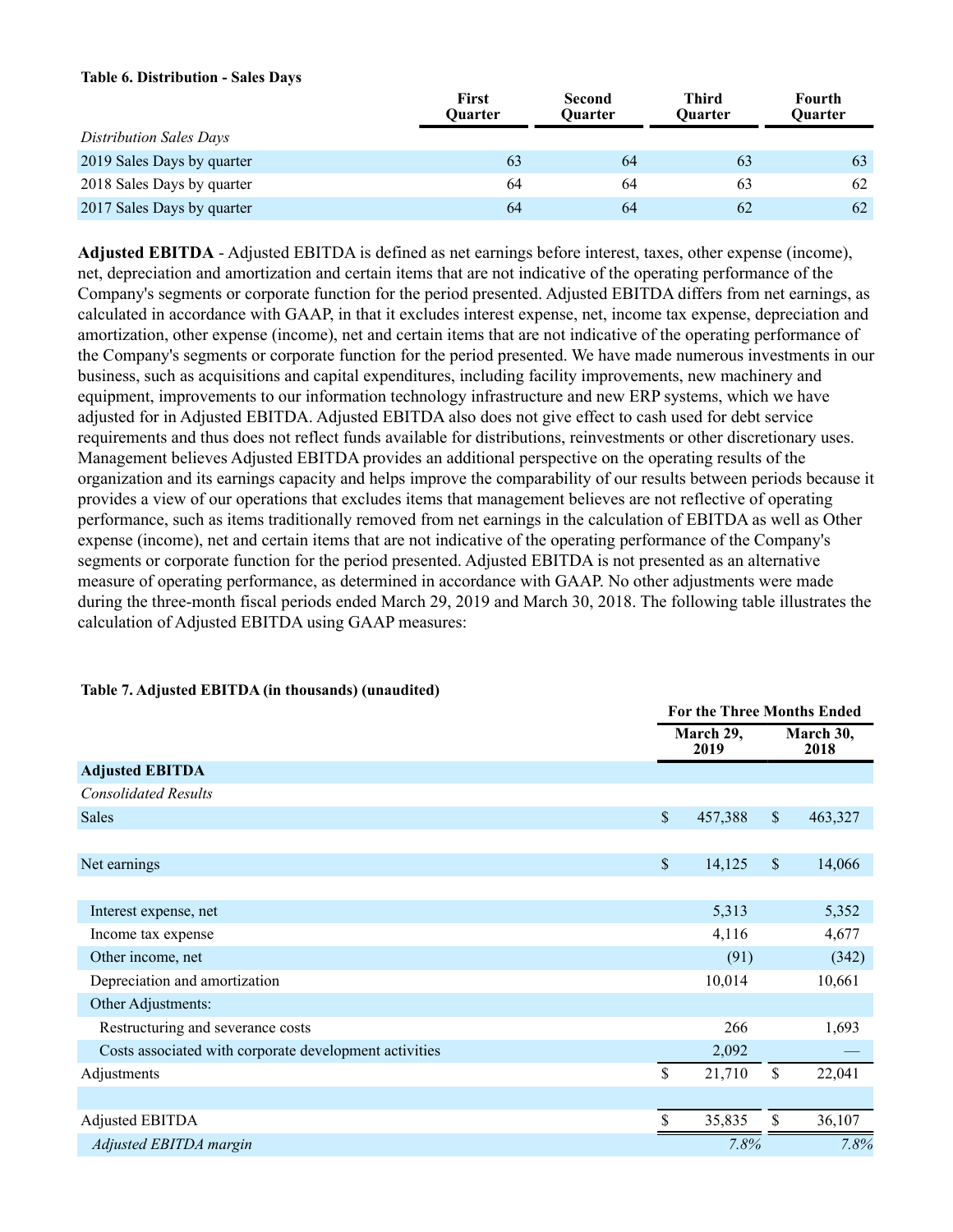**Free Cash Flow** - Free Cash Flow is defined as GAAP "Net cash provided by (used in) operating activities" in a period less "Expenditures for property, plant & equipment" in the same period. Management believes Free Cash Flow provides an important perspective on our ability to generate cash from our business operations and, as such, that it is an important financial measure for use in evaluating the Company's financial performance. Free Cash Flow should not be viewed as representing the residual cash flow available for discretionary expenditures such as dividends to shareholders or acquisitions, as it may exclude certain mandatory expenditures such as repayment of maturing debt and other contractual obligations. Management uses Free Cash Flow internally to assess overall liquidity. The following table illustrates the calculation of Free Cash Flow using "Net cash provided by (used in) operating activities" and "Expenditures for property, plant & equipment", GAAP measures from the Condensed Consolidated Statements of Cash Flows included in this release.

#### **Table 8. Free Cash Flow (in thousands) (unaudited)**

|                                                | <b>For the Three</b><br><b>Months Ended</b> |
|------------------------------------------------|---------------------------------------------|
|                                                | March 29,<br>2019                           |
| Net cash provided by operating activities      | 22,636                                      |
| Expenditures for property, plant $&$ equipment | (7, 425)                                    |
| Free Cash Flow                                 | 15.211                                      |

| Table 9. Free Cash Flow - 2019 Outlook (in millions) |    |             |    | 2019 Outlook |        |
|------------------------------------------------------|----|-------------|----|--------------|--------|
| Free Cash Flow:                                      |    |             |    |              |        |
| Net cash provided by operating activities            | S. | 105.0 to \$ |    |              | 125.0  |
| Less: Expenditures for property, plant and equipment |    | $(35.0)$ to |    |              | (35.0) |
| Free Cash Flow                                       |    | 70.0        | to |              | 90.0   |

**Debt to Capitalization Ratio** - Debt to Capitalization Ratio is calculated by dividing debt by capitalization. Debt is defined as GAAP "Current portion of long-term debt" plus "Long-term debt, excluding current portion". Capitalization is defined as Debt plus GAAP "Total shareholders' equity". Management believes that Debt to Capitalization Ratio is a measurement of financial leverage and provides an insight into the financial structure of the Company and its financial strength. The following table illustrates the calculation of Debt to Capitalization Ratio using GAAP measures from the Condensed Consolidated Balance Sheets included in this release.

#### **Table 10. Debt to Capitalization Ratio (in thousands) (unaudited)**

|                                                                       |   | <b>March 29, 2019</b> |     | December 31, 2018 |
|-----------------------------------------------------------------------|---|-----------------------|-----|-------------------|
| Current portion of long-term debt                                     | S | 10,000                | S   | 9,375             |
| Long-term debt, excluding current portion, net of debt issuance costs |   | 274,176               |     | 284,256           |
| Debt                                                                  |   | 284,176               |     | 293,631           |
| Total shareholders' equity                                            |   | 642.167               |     | 633,157           |
| Capitalization                                                        |   | 926.343               | \$. | 926,788           |
| Debt to Capitalization Ratio                                          |   | $30.7\%$              |     | $31.7\%$          |

**Adjusted Net Earnings and Adjusted Diluted Earnings Per Share** - Adjusted Net Earnings and Adjusted Diluted Earnings per Share are defined as GAAP "Net earnings" and "Diluted earnings per share", less items that are not indicative of the operating performance of the business for the periods presented. These items are included in the reconciliation below. Management uses Adjusted Net Earnings and Adjusted Diluted Earnings per Share to evaluate performance period over period, to analyze the underlying trends in our business and to assess its performance relative to its competitors. We believe that this information is useful for investors and financial institutions seeking to analyze and compare companies on the basis of operating performance.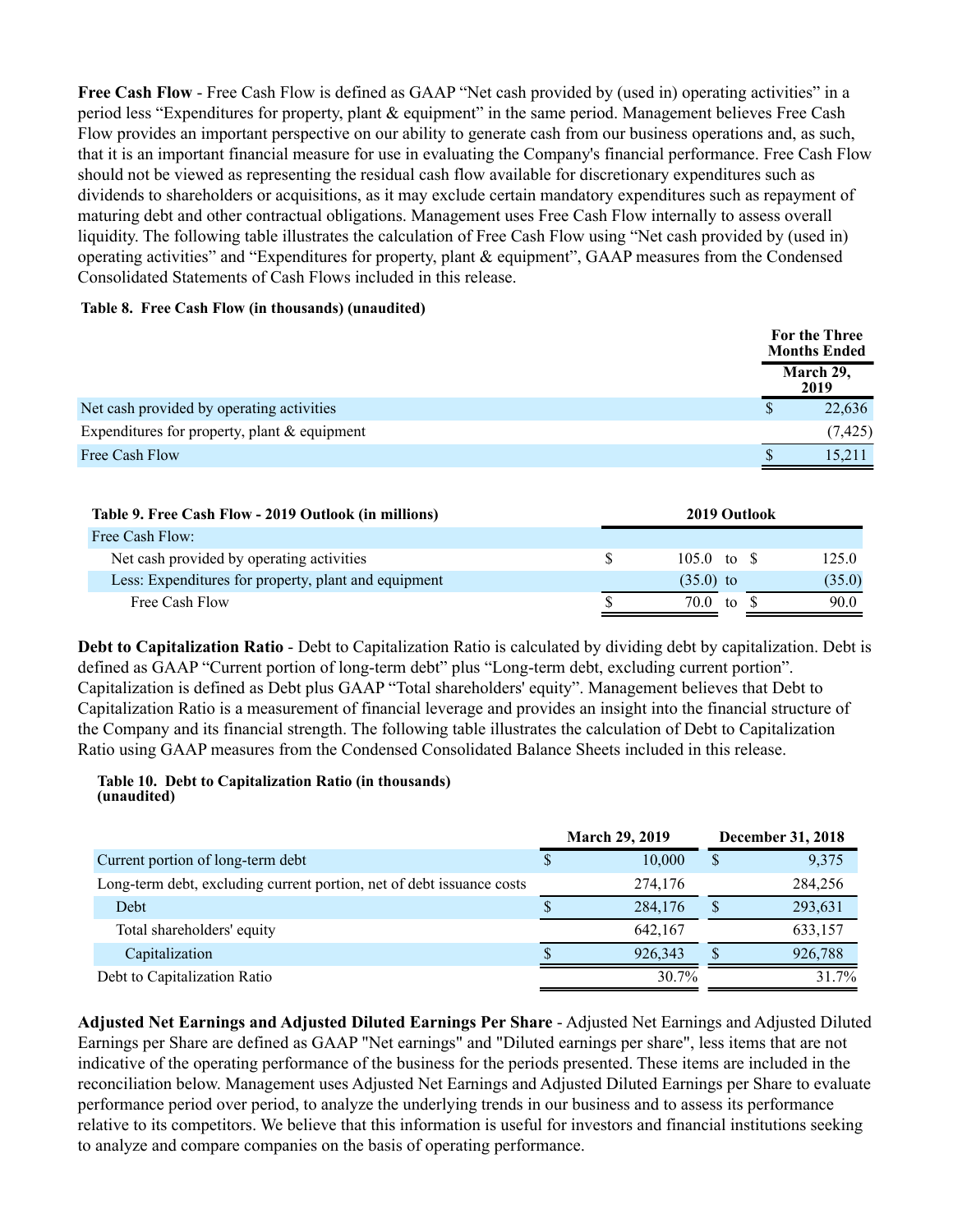The following table illustrates the calculation of Adjusted Net Earnings and Adjusted Diluted Earnings per Share using "Net earnings" and "Diluted earnings per share" from the "Consolidated Statements of Operations" included in the Company's Form 10-Q filed with the Securities and Exchange Commission on May 1, 2019.

#### **Table 11. Adjusted Net Earnings and Adjusted Diluted Earnings per Share**

**(In thousands except per share amounts) (unaudited)**

|                                                        |                    | <b>For the Three Months Ended</b>   |                   |  |
|--------------------------------------------------------|--------------------|-------------------------------------|-------------------|--|
|                                                        | March 29,<br>2019  |                                     | March 30,<br>2018 |  |
| Adjustments to Net Earnings, pre tax                   |                    |                                     |                   |  |
| Restructuring and severance costs at Aerospace         | $\mathbf{\$}$      | 266<br>$\mathbb{S}$                 | 1,693             |  |
| Costs associated with corporate development activities |                    | 2,092                               |                   |  |
| Adjustments, pre tax                                   | \$                 | 2,358<br>$\mathcal{S}$              | 1,693             |  |
|                                                        |                    |                                     |                   |  |
| Tax Effect of Adjustments to Net Earnings              |                    |                                     |                   |  |
| Restructuring and severance costs at Aerospace         | \$                 | \$<br>60                            | 423               |  |
| Costs associated with corporate development activities |                    | 472                                 |                   |  |
| Tax effect of Adjustments                              | \$                 | 532<br>\$                           | 423               |  |
|                                                        |                    |                                     |                   |  |
| Adjustments to Net Earnings, net of tax                |                    |                                     |                   |  |
| GAAP Net Earnings, as reported                         | \$                 | 14,125<br>$\boldsymbol{\mathsf{S}}$ | 14,066            |  |
| Restructuring and severance costs at Aerospace         |                    | 206                                 | 1,270             |  |
| Costs associated with corporate development activities |                    | 1,620                               |                   |  |
| <b>Adjusted Net Earnings</b>                           | \$                 | \$<br>15,951                        | 15,336            |  |
|                                                        |                    |                                     |                   |  |
| Calculation of Adjusted Diluted Earnings per Share     |                    |                                     |                   |  |
| GAAP diluted earnings per share                        | $\mathbf{\hat{S}}$ | $\mathcal{S}$<br>0.50               | 0.50              |  |
| Restructuring and severance costs at Aerospace         |                    | 0.01                                | 0.05              |  |
| Costs associated with corporate development activities |                    | 0.06                                |                   |  |
| Adjusted Diluted Earnings per Share                    |                    | \$<br>0.57                          | 0.55              |  |
|                                                        |                    |                                     |                   |  |
| Diluted weighted average shares outstanding            |                    | 28,070                              | 28,168            |  |

**Adjusted Net Sales and Adjusted Operating Income** - Adjusted Net Sales is defined as net sales, less items not indicative of normal sales, such as revenue recorded related to the settlement of claims. Adjusted Operating Income is defined as operating income, less items that are not indicative of the operating performance of the Company's segments or corporate function for the period presented. These items are included in the reconciliation below. Management uses Adjusted Net Sales and Adjusted Operating Income to evaluate performance period over period, to analyze underlying trends in our segments and corporate function and to assess their performance relative to their competitors. We believe that this information is useful for investors and financial institutions seeking to analyze and compare companies on the basis of operating performance. The following table illustrates the calculation of Adjusted Operating Income using information found in Note 17, Segment and Geographic Information, to the Consolidated Financial Statements included in the Company's Form 10-Q filed with the Securities and Exchange Commission on May 1, 2019.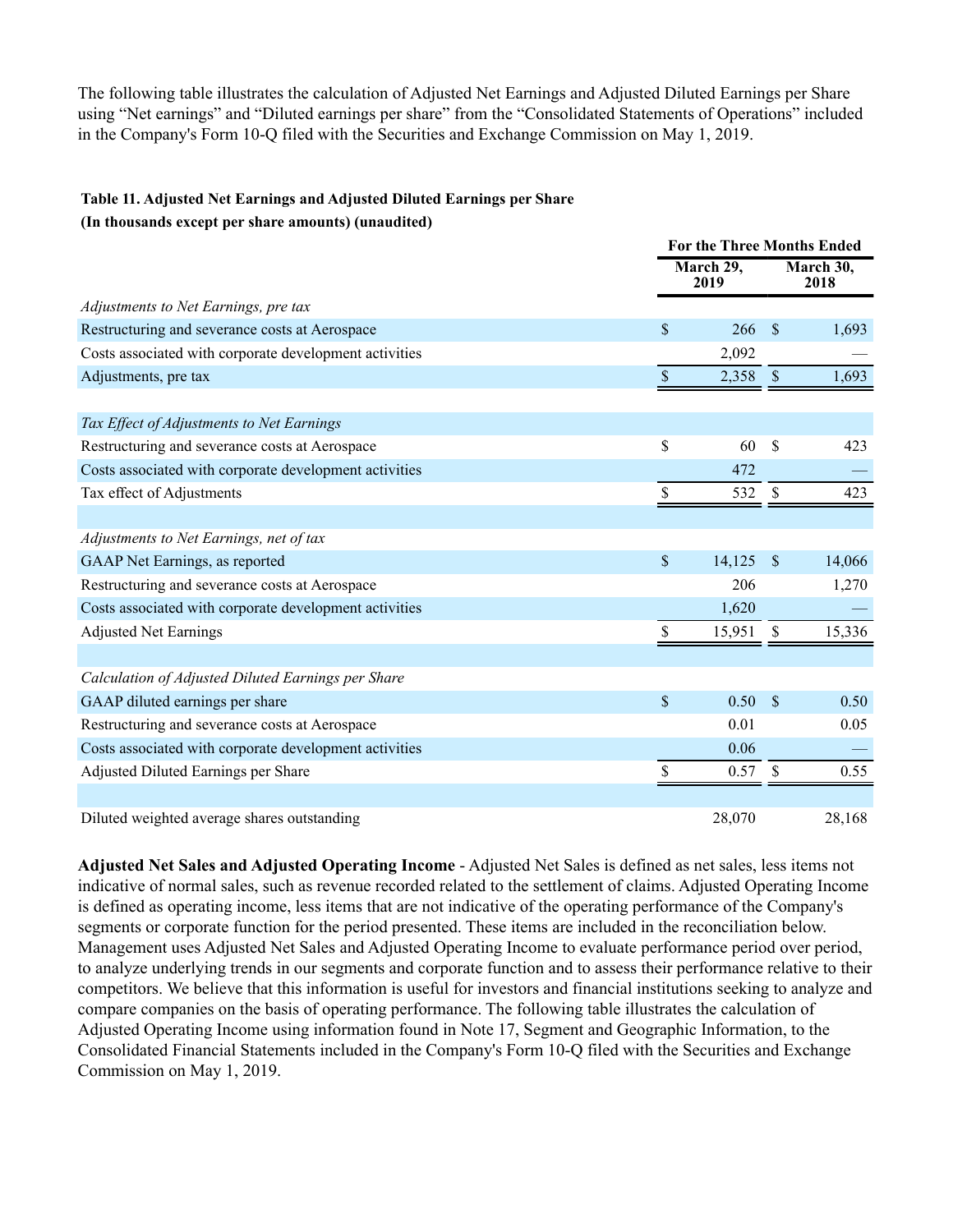# **Table 12. Adjusted Net Sales and Adjusted Operating Income**

**(In thousands) (unaudited)**

|                                                        |                          | <b>For the Three Months Ended</b> |                           |                   |
|--------------------------------------------------------|--------------------------|-----------------------------------|---------------------------|-------------------|
|                                                        |                          | March 29,<br>2019                 |                           | March 30,<br>2018 |
| <b>DISTRIBUTION SEGMENT OPERATING INCOME:</b>          |                          |                                   |                           |                   |
| <b>Net Sales</b>                                       | $\mathbb{S}$             | 290,954                           | $\mathbf{\$}$             | 283,932           |
| GAAP Operating income - Distribution segment           |                          | 12,697                            |                           | 11,834            |
| % of GAAP net sales                                    |                          | 4.4%                              |                           | 4.2%              |
| Adjusted Operating Income - Distribution segment       | \$                       | 12,697                            | <sup>\$</sup>             | 11,834            |
| % of net sales                                         |                          | 4.4%                              |                           | 4.2%              |
| AEROSPACE SEGMENT OPERATING INCOME:                    |                          |                                   |                           |                   |
| <b>Net Sales</b>                                       | $\mathbf{\hat{S}}$       | 166,434                           | $\boldsymbol{\mathsf{S}}$ | 179,395           |
| GAAP Operating income - Aerospace segment              |                          | 26,612                            |                           | 22,662            |
| % of GAAP net sales                                    |                          | $16.0\%$                          |                           | 12.6%             |
| Restructuring and severance costs                      |                          | 266                               |                           | 1,693             |
| Adjusted Operating Income - Aerospace segment          | $\mathbf{\hat{S}}$       | 26,878                            | $\mathbf{\hat{S}}$        | 24,355            |
| % of GAAP net sales                                    |                          | 16.1%                             |                           | 13.6%             |
| <b>CORPORATE EXPENSE:</b>                              |                          |                                   |                           |                   |
| <b>GAAP</b> Corporate Expense                          | \$                       | (16,006)                          | $\mathbf{\hat{S}}$        | (13, 835)         |
| Cost associated with corporate development activities  |                          | 2,092                             |                           |                   |
| <b>Adjusted Corporate Expense</b>                      | $\overline{\mathcal{S}}$ | (13,914)                          | $\overline{\mathcal{S}}$  | (13,835)          |
| <b>CONSOLIDATED OPERATING INCOME:</b>                  |                          |                                   |                           |                   |
| <b>Net Sales</b>                                       | \$                       | 457,388                           | \$.                       | 463,327           |
| GAAP - Operating income                                |                          | 23,364                            |                           | 20,724            |
| % of GAAP net sales                                    |                          | 5.1%                              |                           | 4.5%              |
| Restructuring and severance costs at Aerospace         |                          | 266                               |                           | 1,693             |
| Costs associated with corporate development activities |                          | 2,092                             |                           |                   |
| <b>Adjusted Operating Income</b>                       | $\mathsf{\$}$            | 25,722                            | $\boldsymbol{\mathsf{S}}$ | 22,417            |
| % of GAAP net sales                                    |                          | 5.6%                              |                           | 4.8%              |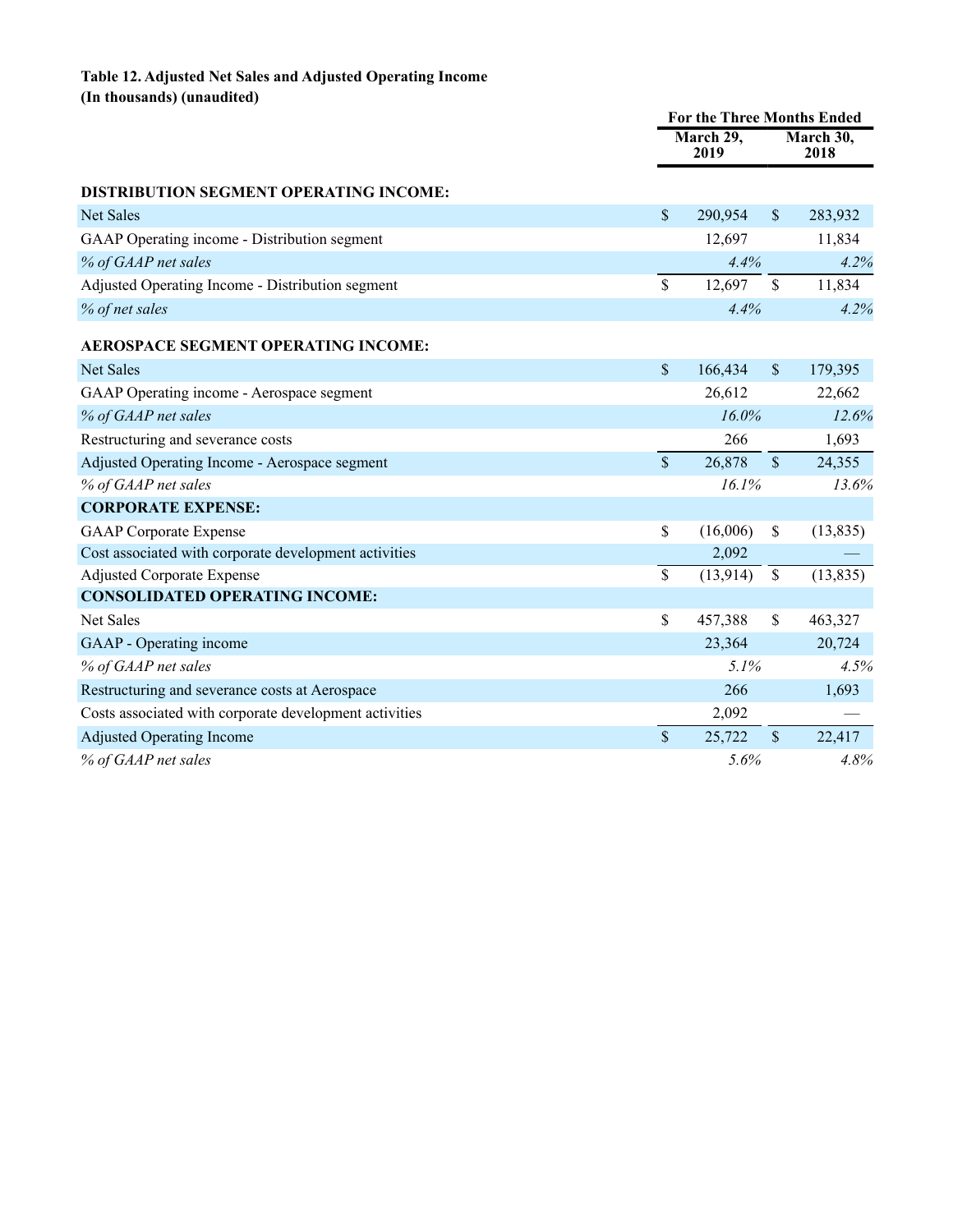#### **FORWARD-LOOKING STATEMENTS**

This release contains "forward-looking statements" within the meaning of the safe harbor provisions of the U.S. Private Securities Litigation Reform Act of 1995. Forward-looking statements also may be included in other publicly available documents issued by the Company and in oral statements made by our officers and representatives from time to time. These forward-looking statements are intended to provide management's current expectations or plans for our future operating and financial performance, based on assumptions currently believed to be valid. They can be identified by the use of words such as "anticipate," "intend," "plan," "goal," "seek," "believe," "project," "estimate," "expect," "strategy," "future," "likely," "may," "should," "would," "could," "will" and other words of similar meaning in connection with a discussion of future operating or financial performance. Examples of forward looking statements include, among others, statements relating to future sales, earnings, cash flows, results of operations, uses of cash and other measures of financial performance.

*Because forward-looking statements relate to the future, they are subject to inherent risks, uncertainties and other factors that may cause the Company's actual results and financial condition to differ materially from those expressed or implied in the forward-looking statements. Such risks, uncertainties and other factors include, among others: (i) changes in domestic and foreign economic and competitive conditions in markets served by the Company, particularly the defense, commercial aviation and industrial production markets; (ii) changes in government and customer priorities and requirements (including cost-cutting initiatives, government and customer shut-downs, the potential deferral of awards, terminations or reductions of expenditures to respond to the priorities of Congress and the Administration, or budgetary cuts resulting from Congressional actions or automatic sequestration); (iii) changes in geopolitical conditions in countries where the Company does or intends to do business; (iv) the successful conclusion of competitions for government programs (including new, follow-on and successor programs) and thereafter successful contract negotiations with government authorities (both foreign and domestic) for the terms and conditions of the programs; (v) the timely receipt of any necessary export approvals and/or other licenses or authorizations from the U.S. Government; (vi) timely satisfaction or fulfillment of material contractual conditions precedents in customer purchase orders, contracts, or similar arrangements; (vii) the existence of standard government contract provisions permitting renegotiation of terms and termination for the convenience of the government; (viii) the successful resolution of government inquiries or investigations relating to our businesses and programs; (ix) risks and uncertainties associated with the successful implementation and ramp up of significant new programs, including the ability to manufacture the products to the detailed specifications required and recover start-up costs and other investments in the programs; (x) potential difficulties associated with variable acceptance test results, given sensitive production materials and extreme test parameters; (xi) the receipt and successful execution of production orders under the Company's existing U.S. government JPF contract, including the exercise of all contract options and receipt of orders from allied militaries, but excluding any next generation programmable fuze programs, as all have been assumed in connection with goodwill impairment evaluations; (xii) the continued support of the existing K-MAX® helicopter fleet, including sale of existing K-MAX® spare parts inventory and the receipt of orders for new aircraft sufficient to recover our investments in the K-MAX® production line; (xiii) the accuracy of current cost estimates associated with environmental remediation activities; (xiv) the profitable integration of acquired businesses into the Company's operations; (xv) the ability to implement our ERP systems in a cost-effective and efficient manner, limiting disruption to our business, and allowing us to capture their planned benefits while maintaining an adequate internal control environment; (xvi) the ability to recover from cyber-based or other security attacks, information technology failures or other disruptions; (xvii) changes in supplier sales or vendor incentive policies; (xviii) the ability of our suppliers to satisfy their performance obligations; (xix) the effects of price increases or decreases; (xx) the effects of pension regulations, pension plan assumptions, pension plan asset performance, future contributions and the pension freeze, including the ultimate determination of the U.S. Government's share of any pension curtailment adjustment calculated in accordance with CAS 413; (xxi) future levels of indebtedness and capital expenditures; (xxii) the continued availability of raw materials and other commodities in adequate supplies and the effect of increased costs for such items; (xxiii) the effects of currency exchange rates and foreign competition on future operations; (xxiv) changes in laws and regulations, taxes, interest rates, inflation rates and general business conditions; (xxv) the effects, if any, of the UK's exit from the EU; (xxvi) future repurchases and/or issuances of common stock; (xxvii) the occurrence of unanticipated restructuring costs or the failure to realize anticipated savings or benefits from past or future expense reduction actions; (xxviii) the ability to recruit and retain skilled employees; and (xxix) other risks and uncertainties set forth herein and in our 2018 Form 10-K and our First Quarter Form 10-Q filed May 1, 2019.*

Any forward-looking information provided in this release should be considered with these factors in mind. We assume no obligation to update any forward-looking statements contained in this report.

Contact: James Coogan V.P., Investor Relations (860) 243-6342 James.Coogan@kaman.com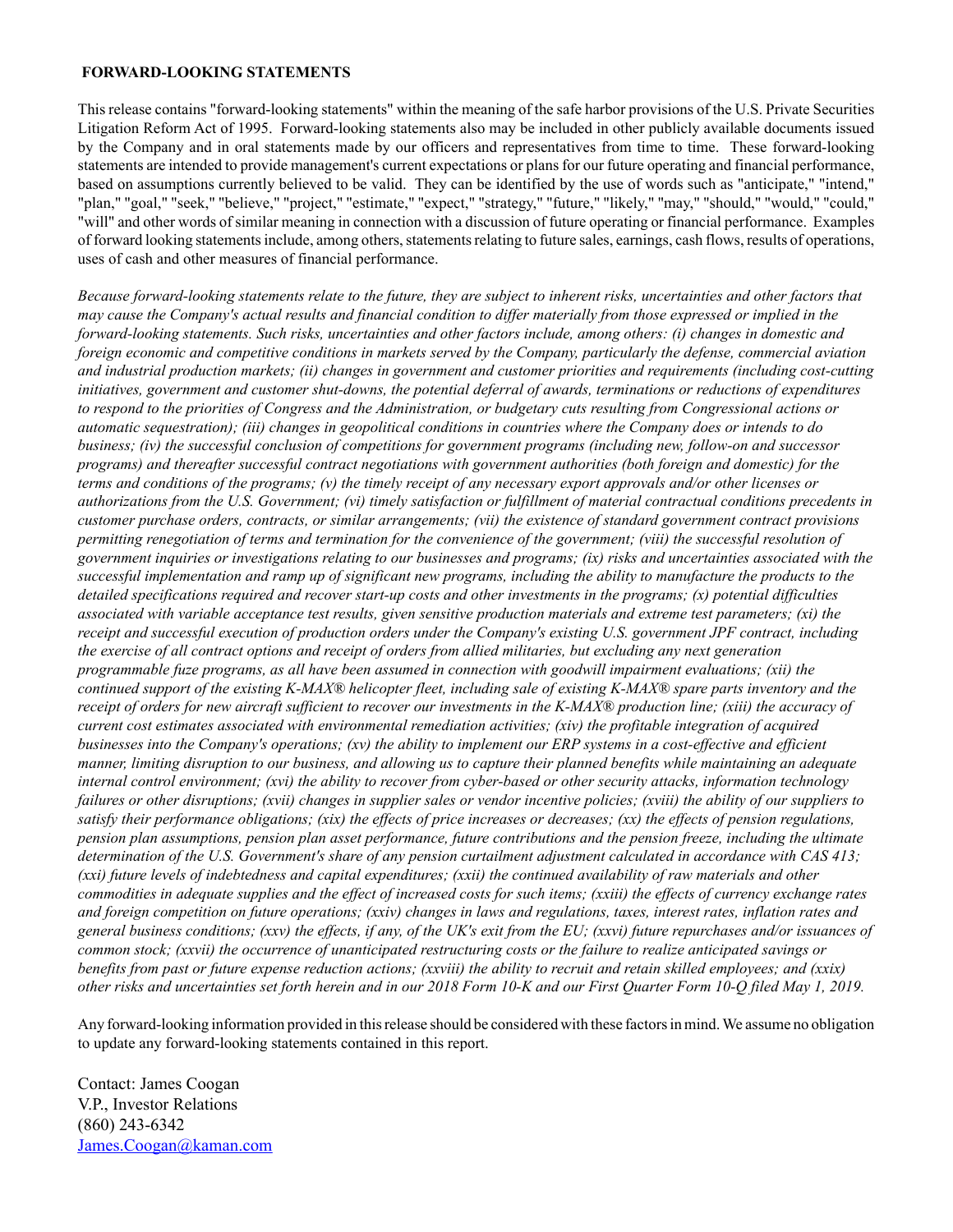## **KAMAN CORPORATION AND SUBSIDIARIES**

**Condensed Consolidated Statements of Operations**

*(In thousands, except per share amounts) (unaudited)*

|                                                               |             | <b>For the Three Months Ended</b> |                         |                   |
|---------------------------------------------------------------|-------------|-----------------------------------|-------------------------|-------------------|
|                                                               |             | March 29,<br>2019                 |                         | March 30,<br>2018 |
| Net sales                                                     | $\mathbf S$ | 457,388                           | $\overline{\mathbb{S}}$ | 463,327           |
| Cost of sales                                                 |             | 320,603                           |                         | 329,220           |
| Gross profit                                                  |             | 136,785                           |                         | 134,107           |
| Selling, general and administrative expenses                  |             | 113,216                           |                         | 111,753           |
| Restructuring costs                                           |             | 266                               |                         | 1,693             |
| Net gain on sale of assets                                    |             | (61)                              |                         | (63)              |
| Operating income                                              |             | 23,364                            |                         | 20,724            |
| Interest expense, net                                         |             | 5,313                             |                         | 5,352             |
| Non-service pension and post retirement benefit cost (income) |             | (99)                              |                         | (3,029)           |
| Other income, net                                             |             | (91)                              |                         | (342)             |
| Earnings before income taxes                                  |             | 18,241                            |                         | 18,743            |
| Income tax expense                                            |             | 4,116                             |                         | 4,677             |
| Net earnings                                                  |             | 14,125                            | -S                      | 14,066            |
| Earnings per share:                                           |             |                                   |                         |                   |
| Basic earnings per share                                      | \$          | 0.51                              | \$.                     | 0.51              |
| Diluted earnings per share                                    | \$          | 0.50                              | <sup>S</sup>            | 0.50              |
| Average shares outstanding:                                   |             |                                   |                         |                   |
| <b>Basic</b>                                                  |             | 27,908                            |                         | 27,851            |
| Diluted                                                       |             | 28,070                            |                         | 28,168            |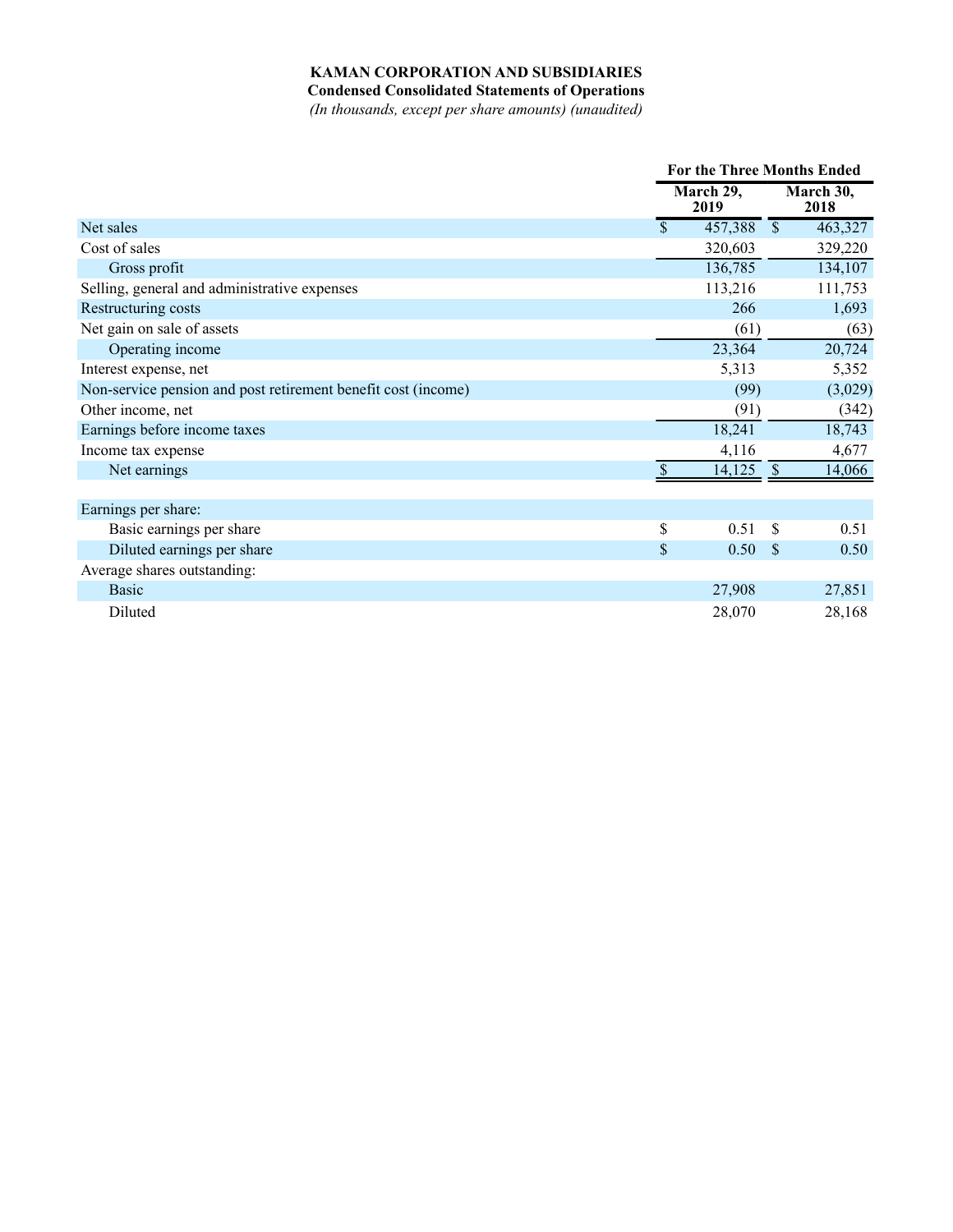### **KAMAN CORPORATION AND SUBSIDIARIES Condensed Consolidated Balance Sheets**

(*In thousands, except share and per share amounts) (unaudited)*

|                                                                                                                             | March 29,<br>2019         |            | December 31,<br>2018 |           |
|-----------------------------------------------------------------------------------------------------------------------------|---------------------------|------------|----------------------|-----------|
| Assets                                                                                                                      |                           |            |                      |           |
| Current assets:                                                                                                             |                           |            |                      |           |
| Cash and cash equivalents                                                                                                   | $\boldsymbol{\mathsf{S}}$ | 28,356     | $\mathcal{S}$        | 27,711    |
| Accounts receivable, net                                                                                                    |                           | 260,461    |                      | 301,094   |
| Contract assets                                                                                                             |                           | 121,621    |                      | 108,861   |
| Contract costs, current portion                                                                                             |                           | 6,158      |                      | 5,993     |
| Inventories                                                                                                                 |                           | 313,894    |                      | 294,912   |
| Income tax refunds receivable                                                                                               |                           | 2,145      |                      | 1,752     |
| Other current assets                                                                                                        |                           | 36,332     |                      | 32,782    |
| Total current assets                                                                                                        |                           | 768,967    |                      | 773,105   |
| Property, plant and equipment, net of accumulated depreciation of \$268,261 and<br>$$262,306$ , respectively                |                           | 183,930    |                      | 184,224   |
| Operating right-of-use assets, net                                                                                          |                           | 87,825     |                      |           |
| Goodwill                                                                                                                    |                           | 343,988    |                      | 345,365   |
| Other intangible assets, net                                                                                                |                           | 87,737     |                      | 91,007    |
| Deferred income taxes                                                                                                       |                           | 22,960     |                      | 24,437    |
| Contract costs, noncurrent portion                                                                                          |                           | 9,503      |                      | 10,666    |
| Other assets                                                                                                                |                           | 31,058     |                      | 31,509    |
| <b>Total assets</b>                                                                                                         | $\boldsymbol{\mathsf{S}}$ | 1,535,968  | $\mathcal{S}$        | 1,460,313 |
| Liabilities and Shareholders' Equity                                                                                        |                           |            |                      |           |
| Current liabilities:                                                                                                        |                           |            |                      |           |
| Current portion of long-term debt, net of debt issuance costs                                                               | \$                        | 10,000     | \$                   | 9,375     |
| Accounts payable - trade                                                                                                    |                           | 149,084    |                      | 158,627   |
| Accrued salaries and wages                                                                                                  |                           | 40,497     |                      | 46,634    |
| Contract liabilities, current portion                                                                                       |                           | 34,283     |                      | 28,865    |
| Operating lease liabilities, current portion                                                                                |                           | 24,345     |                      |           |
| Income taxes payable                                                                                                        |                           | 1,935      |                      | 139       |
| Other current liabilities                                                                                                   |                           | 58,244     |                      | 54,836    |
| Total current liabilities                                                                                                   |                           | 318,388    |                      | 298,476   |
| Long-term debt, excluding current portion, net of debt issuance costs                                                       |                           | 274,176    |                      | 284,256   |
| Deferred income taxes                                                                                                       |                           | 7,486      |                      | 7,027     |
| Underfunded pension                                                                                                         |                           | 102,228    |                      | 104,988   |
| Contract liabilities, noncurrent portion                                                                                    |                           | 72,081     |                      | 78,562    |
| Operating lease liabilities, noncurrent portion                                                                             |                           | 64,643     |                      |           |
| Other long-term liabilities                                                                                                 |                           | 54,799     |                      | 53,847    |
| Commitments and contingencies (Note 13)                                                                                     |                           |            |                      |           |
| Shareholders' equity:                                                                                                       |                           |            |                      |           |
| Preferred stock, \$1 par value, 200,000 shares authorized; none outstanding                                                 |                           |            |                      |           |
| Common stock, \$1 par value, 50,000,000 shares authorized; voting; 29,639,122<br>and 29,544,714 shares issued, respectively |                           | 29,639     |                      | 29,545    |
| Additional paid-in capital                                                                                                  |                           | 203,922    |                      | 200,474   |
| Retained earnings                                                                                                           |                           | 641,741    |                      | 610,103   |
| Accumulated other comprehensive income (loss)                                                                               |                           | (157, 973) |                      | (134,898) |
| Less 1,725,972 and 1,672,917 shares of common stock, respectively, held in<br>treasury, at cost                             |                           | (75, 162)  |                      | (72,067)  |
| Total shareholders' equity                                                                                                  |                           | 642,167    |                      | 633,157   |
| Total liabilities and shareholders' equity                                                                                  | $\mathcal{S}$             | 1,535,968  | $\mathcal{S}$        | 1,460,313 |
|                                                                                                                             |                           |            |                      |           |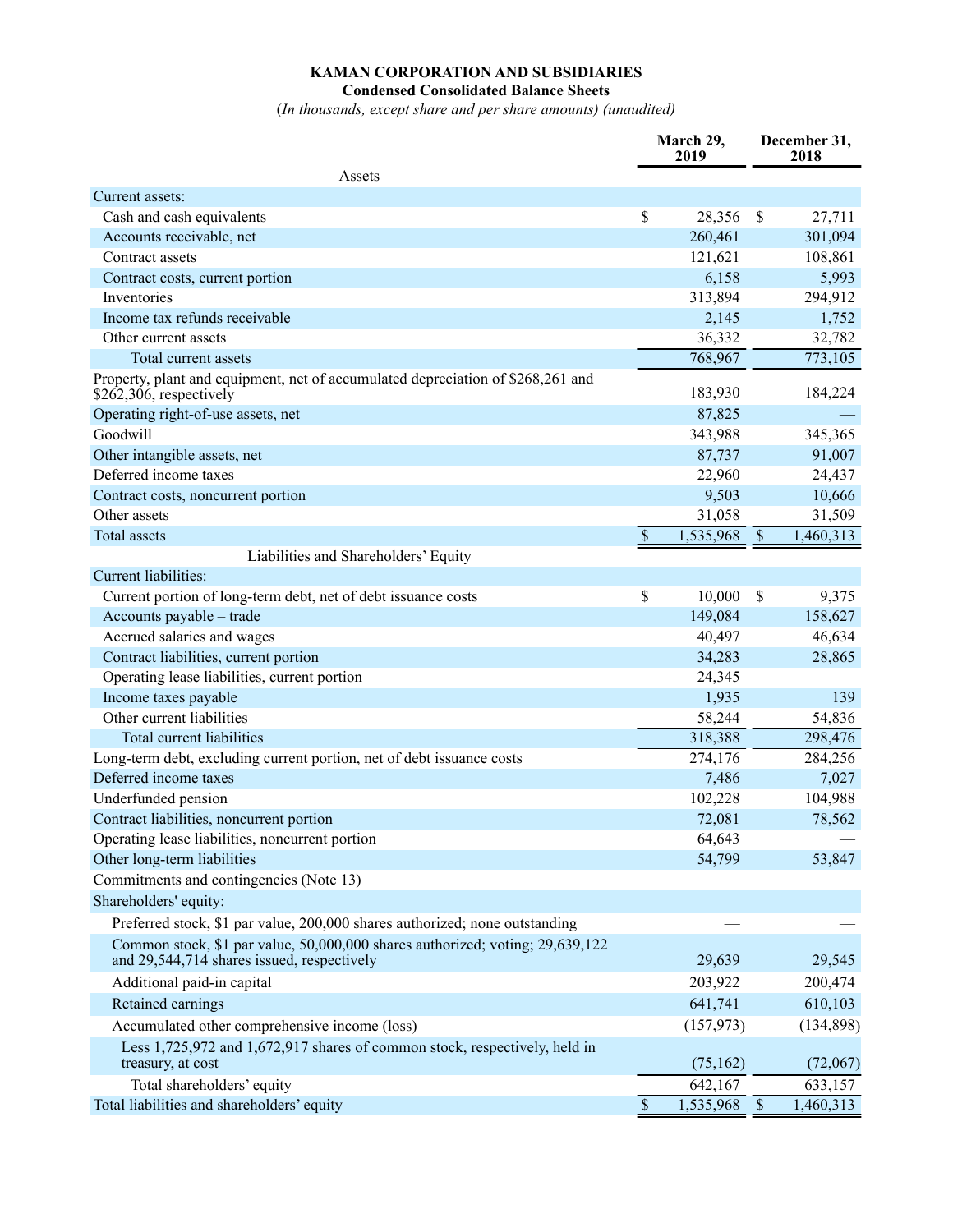# **KAMAN CORPORATION AND SUBSIDIARIES Condensed Consolidated Statements of Cash Flows**

(*In thousands) (unaudited)*

|                                                                                     | <b>For the Three Months Ended</b> |                   |    |                   |
|-------------------------------------------------------------------------------------|-----------------------------------|-------------------|----|-------------------|
|                                                                                     |                                   | March 29,<br>2019 |    | March 30,<br>2018 |
| Cash flows from operating activities:                                               |                                   |                   |    |                   |
| Net earnings                                                                        | \$                                | 14,125            | -S | 14,066            |
| Adjustments to reconcile net earnings to net cash provided by operating activities: |                                   |                   |    |                   |
| Depreciation and amortization                                                       |                                   | 10,014            |    | 10,661            |
| Amortization of debt issuance costs                                                 |                                   | 461               |    | 449               |
| Accretion of convertible notes discount                                             |                                   | 669               |    | 637               |
| Provision for doubtful accounts                                                     |                                   | 44                |    | 295               |
| Net gain on sale of assets                                                          |                                   | (61)              |    | (63)              |
| Net loss (gain) on derivative instruments                                           |                                   | 247               |    | (391)             |
| Stock compensation expense                                                          |                                   | 1,880             |    | 1,455             |
| Deferred income taxes                                                               |                                   | 1,150             |    | 2,232             |
| Changes in assets and liabilities, excluding effects of acquisitions/divestitures:  |                                   |                   |    |                   |
| Accounts receivable                                                                 |                                   | 40,518            |    | (6,014)           |
| Contract assets                                                                     |                                   | (12, 635)         |    | (25, 130)         |
| Contract costs                                                                      |                                   | 1,015             |    | (4,990)           |
| Inventories                                                                         |                                   | (19, 475)         |    | (1, 947)          |
| Income tax refunds receivable                                                       |                                   | (394)             |    | 2,893             |
| Operating right of use assets                                                       |                                   | 3,603             |    |                   |
| Other assets                                                                        |                                   | (4,160)           |    | (5,615)           |
| Accounts payable - trade                                                            |                                   | (9, 594)          |    | 10,187            |
| <b>Contract liabilities</b>                                                         |                                   | (1,063)           |    | 75,986            |
| Operating lease liabilities                                                         |                                   | (3, 458)          |    |                   |
| Other current liabilities                                                           |                                   | (6,980)           |    | (8,209)           |
| Income taxes payable                                                                |                                   | 1,783             |    | (1, 817)          |
| Pension liabilities                                                                 |                                   | 1,043             |    | (11,938)          |
| Other long-term liabilities                                                         |                                   | 3,904             |    | 4,166             |
| Net cash provided by operating activities                                           |                                   | 22,636            |    | 56,913            |